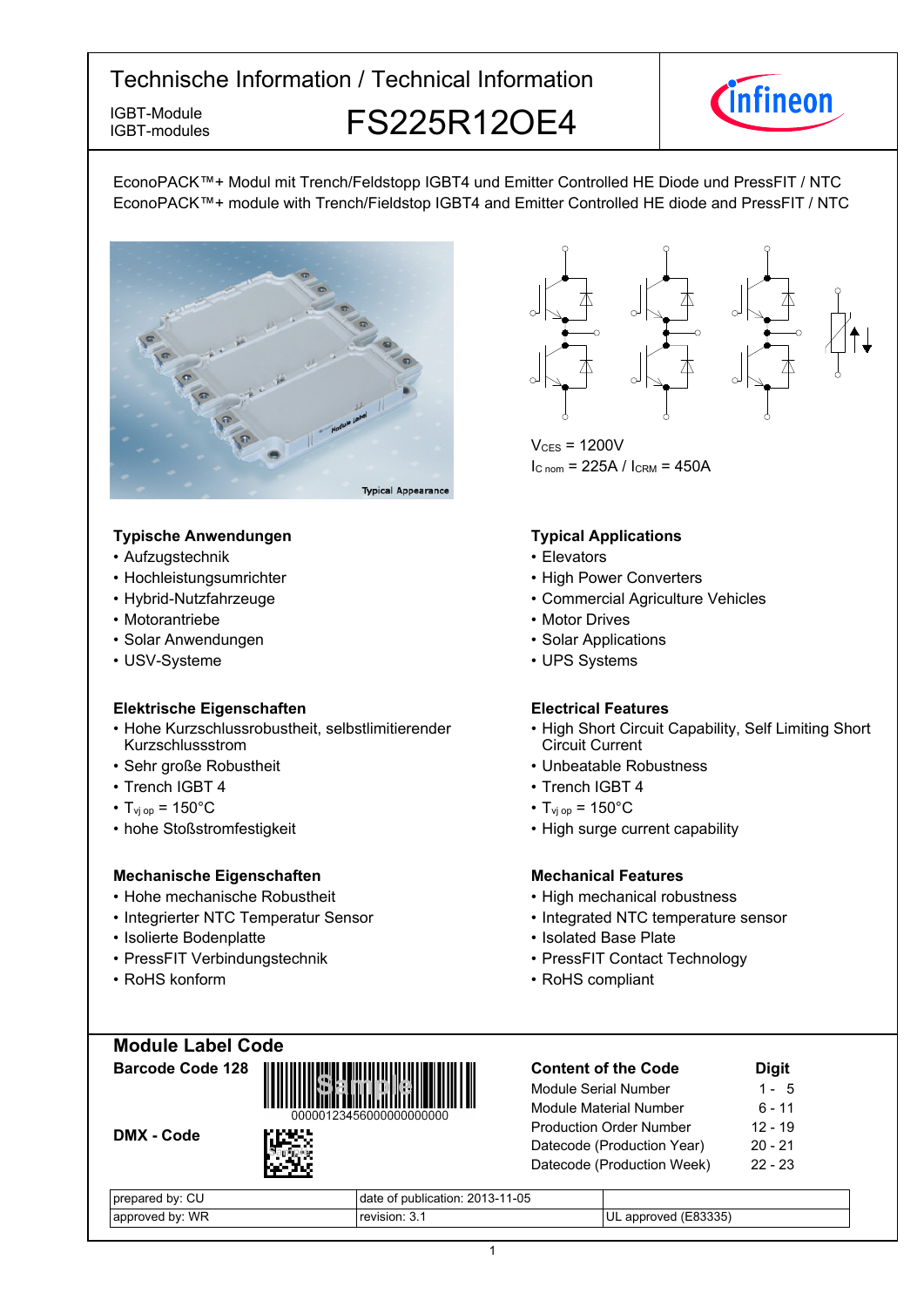IGBT-modules

IGBT-Module<br>IGBT-modules **FS225R12OE4** 



#### **IGBT, Wechselrichter / IGBT, Inverter Höchstzulässige-Werte-/-Maximum-Rated-Values**

| Kollektor-Emitter-Sperrspannung<br>Collector-emitter voltage             | $T_{vi}$ = 25 $^{\circ}$ C                                                                             | V <sub>CES</sub>       | 1200       |        |
|--------------------------------------------------------------------------|--------------------------------------------------------------------------------------------------------|------------------------|------------|--------|
| Kollektor-Dauergleichstrom<br>Continuous DC collector current            | $T_c$ = 100°C, $T_{\rm vi \, max}$ = 175°C<br>$T_c = 25^{\circ}C$ , $T_{\text{vi max}} = 175^{\circ}C$ | $IC$ nom<br>Ic.        | 225<br>350 | A<br>A |
| Periodischer Kollektor-Spitzenstrom<br>Repetitive peak collector current | $t_P = 1$ ms                                                                                           | <b>CRM</b>             | 450        | A      |
| Gesamt-Verlustleistung<br>Total power dissipation                        | $T_c = 25^{\circ}$ C, $T_{\text{vi max}} = 175^{\circ}$ C                                              | $P_{\text{tot}}$       | 1250       | W      |
| Gate-Emitter-Spitzenspannung<br>Gate-emitter peak voltage                |                                                                                                        | <b>V<sub>GES</sub></b> | $+/-20$    |        |

| <b>Charakteristische Werte / Characteristic Values</b>                          |                                                                                                                                                                                      |                                                                                |                    | min.  | typ.                  | max. |                |
|---------------------------------------------------------------------------------|--------------------------------------------------------------------------------------------------------------------------------------------------------------------------------------|--------------------------------------------------------------------------------|--------------------|-------|-----------------------|------|----------------|
| Kollektor-Emitter-Sättigungsspannung<br>Collector-emitter saturation voltage    | $I_C$ = 225 A, $V_{GE}$ = 15 V<br>$I_{C}$ = 225 A, $V_{GE}$ = 15 V<br>$I_C$ = 225 A, $V_{GE}$ = 15 V                                                                                 | $T_{vi}$ = 25°C<br>$T_{\text{vj}}$ = 125°C<br>$T_{vi}$ = 150 $^{\circ}$ C      | $V_{CE\ sat}$      |       | 1,85<br>2,10<br>2,15  | 2,15 | V<br>V<br>V    |
| Gate-Schwellenspannung<br>Gate threshold voltage                                | $I_c$ = 7,80 mA, $V_{CE}$ = $V_{GE}$ , $T_{vi}$ = 25 <sup>o</sup> C                                                                                                                  |                                                                                | V <sub>GEth</sub>  | 5,2   | 5,8                   | 6,4  | V              |
| Gateladung<br>Gate charge                                                       | $V_{GE}$ = -15 V  +15 V                                                                                                                                                              |                                                                                | $Q_{\rm G}$        |       | 1,55                  |      | μC             |
| Interner Gatewiderstand<br>Internal gate resistor                               | $T_{\rm vj}$ = 25°C                                                                                                                                                                  |                                                                                | $R_{Gint}$         |       | 3,3                   |      | Ω              |
| Eingangskapazität<br>Input capacitance                                          | f = 1 MHz, $T_{vi}$ = 25°C, $V_{CE}$ = 25 V, $V_{GE}$ = 0 V                                                                                                                          |                                                                                | $C_{\text{ies}}$   |       | 13,0                  |      | nF             |
| Rückwirkungskapazität<br>Reverse transfer capacitance                           | f = 1 MHz, T <sub>vi</sub> = 25°C, V <sub>CE</sub> = 25 V, V <sub>GE</sub> = 0 V                                                                                                     |                                                                                | $C_{res}$          |       | 0,705                 |      | nF             |
| Kollektor-Emitter-Reststrom<br>Collector-emitter cut-off current                | $V_{CE}$ = 1200 V, $V_{GE}$ = 0 V, $T_{vi}$ = 25°C                                                                                                                                   |                                                                                | $l_{CFS}$          |       |                       | 3,0  | mA             |
| Gate-Emitter-Reststrom<br>Gate-emitter leakage current                          | $V_{CE}$ = 0 V, $V_{GE}$ = 20 V, T <sub>vi</sub> = 25°C                                                                                                                              |                                                                                | $I_{\text{GES}}$   |       |                       | 400  | nA             |
| Einschaltverzögerungszeit, induktive Last<br>Turn-on delay time, inductive load | $I_{C}$ = 225 A, $V_{CE}$ = 600 V<br>$V_{GF} = \pm 15 V$<br>$R_{\text{Gon}} = 0.75 \Omega$                                                                                           | $T_{vj} = 25^{\circ}$ C<br>$T_{vj} = 125^{\circ}$ C<br>$T_{\text{vj}}$ = 150°C | $t_{d \text{ on}}$ |       | 0,17<br>0,18<br>0,19  |      | μs<br>μs<br>μs |
| Anstiegszeit, induktive Last<br>Rise time, inductive load                       | $I_C = 225 A$ , $V_{CE} = 600 V$<br>$V_{GF} = \pm 15 V$<br>$R_{\text{Gon}}$ = 0,75 $\Omega$                                                                                          | $T_{vi}$ = 25 $^{\circ}$ C<br>$T_{vi}$ = 125°C<br>$T_{vi}$ = 150 $^{\circ}$ C  | $t_{r}$            |       | 0.04<br>0,04<br>0,04  |      | μs<br>μs<br>μs |
| Abschaltverzögerungszeit, induktive Last<br>Turn-off delay time, inductive load | $I_c$ = 225 A, $V_{CE}$ = 600 V<br>$V_{GF}$ = $\pm 15$ V<br>$R_{\text{Goff}}$ = 0,75 $\Omega$                                                                                        | $T_{vi}$ = 25°C<br>$T_{vi}$ = 125 $^{\circ}$ C<br>$T_{vi}$ = 150 $^{\circ}$ C  | $t_{\text{d off}}$ |       | 0,34<br>0,45<br>0,47  |      | μs<br>μs<br>μs |
| Fallzeit, induktive Last<br>Fall time, inductive load                           | $I_c = 225$ A, $V_{CE} = 600$ V<br>$V_{GF} = \pm 15 V$<br>$R_{Goff}$ = 0,75 $\Omega$                                                                                                 | $T_{vi}$ = 25 $^{\circ}$ C<br>$T_{vi}$ = 125°C<br>$T_{\rm vj}$ = 150°C         | t                  |       | 0,06<br>0,09<br>0, 10 |      | μs<br>μs<br>μs |
| Einschaltverlustenergie pro Puls<br>Turn-on energy loss per pulse               | $I_c$ = 225 A, $V_{CE}$ = 600 V, L <sub>s</sub> = 35 nH<br>$V_{GE}$ = ±15 V, di/dt = 5200 A/µs (T <sub>vj</sub> = 150°C) T <sub>vj</sub> = 125°C<br>$R_{\text{Gon}}$ = 0.75 $\Omega$ | $T_{vi}$ = 25 $^{\circ}$ C<br>$T_{vi}$ = 150 $^{\circ}$ C                      | $E_{on}$           |       | 12,0<br>20,0<br>22,5  |      | mJ<br>mJ<br>mJ |
| Abschaltverlustenergie pro Puls<br>Turn-off energy loss per pulse               | $I_c$ = 225 A, $V_{ce}$ = 600 V, L <sub>s</sub> = 35 nH<br>$V_{GE}$ = ±15 V, du/dt = 3200 V/µs (T <sub>vj</sub> = 150°C)T <sub>vj</sub> = 125°C<br>$R_{Goff}$ = 0,75 $\Omega$        | $T_{vi}$ = 25 $^{\circ}$ C<br>$T_{\rm{vj}}$ = 150 $^{\circ}$ C                 | $E_{\text{off}}$   |       | 18,5<br>28,5<br>31,0  |      | mJ<br>mJ<br>mJ |
| Kurzschlußverhalten<br>SC data                                                  | $V_{GE}$ $\leq$ 15 V, V <sub>CC</sub> = 800 V<br>$V_{CEmax} = V_{CES} - L_{sCE} \cdot di/dt$                                                                                         | $t_P \le 10 \text{ }\mu\text{s}, \text{ } T_{\text{vj}} = 150^{\circ}\text{C}$ | $I_{SC}$           |       | 900                   |      | A              |
| Wärmewiderstand, Chip bis Gehäuse<br>Thermal resistance, junction to case       | pro IGBT / per IGBT                                                                                                                                                                  |                                                                                | $R_{thJC}$         |       |                       | 0,12 | K/W            |
| Wärmewiderstand, Gehäuse bis Kühlkörper<br>Thermal resistance, case to heatsink | pro IGBT / per IGBT<br>$\lambda_{\text{Paste}} = 1 \text{ W/(m} \cdot \text{K)}$ /<br>$\lambda_{\text{grease}} = 1 \text{ W/(m·K)}$                                                  |                                                                                | $R_{thCH}$         |       | 0,046                 |      | K/W            |
| Temperatur im Schaltbetrieb<br>Temperature under switching conditions           |                                                                                                                                                                                      |                                                                                | $T_{\text{vj op}}$ | $-40$ |                       | 150  | °C             |
|                                                                                 |                                                                                                                                                                                      |                                                                                |                    |       |                       |      |                |
| prepared by: CU                                                                 | date of publication: 2013-11-05                                                                                                                                                      |                                                                                |                    |       |                       |      |                |
| approved by: WR                                                                 | revision: 3.1                                                                                                                                                                        |                                                                                |                    |       |                       |      |                |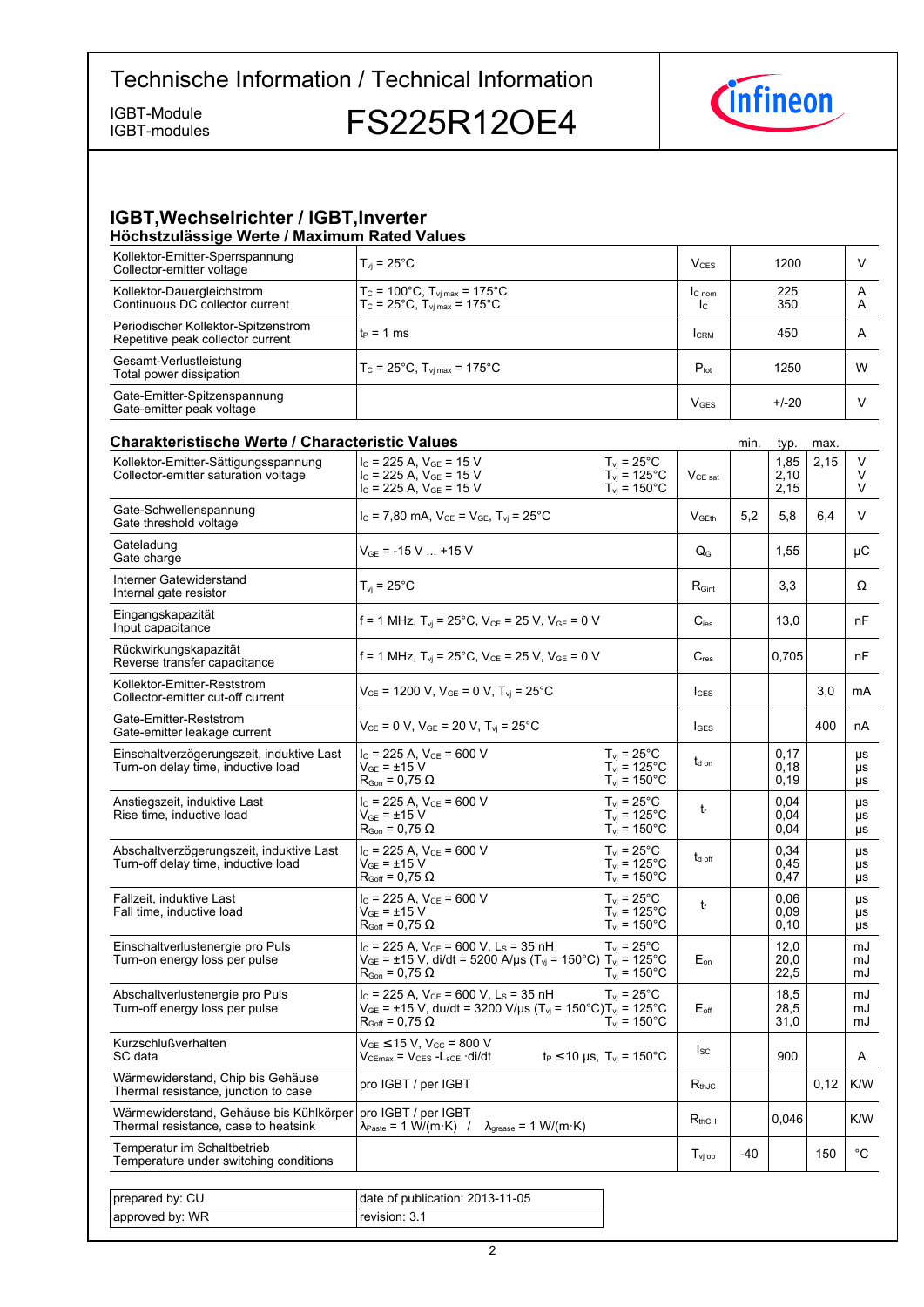IGBT-modules

IGBT-Module<br>IGBT-modules **FS225R12OE4** 



#### **Diode,-Wechselrichter-/-Diode,-Inverter Höchstzulässige-Werte-/-Maximum-Rated-Values**

| Periodische Spitzensperrspannung<br>Repetitive peak reverse voltage | $T_{\rm vi}$ = 25°C                                                                                                          | <b>V</b> <sub>RRM</sub> | 1200          |                  |
|---------------------------------------------------------------------|------------------------------------------------------------------------------------------------------------------------------|-------------------------|---------------|------------------|
| Dauergleichstrom<br>Continuous DC forward current                   |                                                                                                                              | I۴                      | 225           |                  |
| Periodischer Spitzenstrom<br>Repetitive peak forward current        | lt∍ = 1 ms                                                                                                                   | <b>FRM</b>              | 450           |                  |
| Grenzlastintegral<br>$I2t$ - value                                  | $V_R$ = 0 V, t <sub>P</sub> = 10 ms, T <sub>vi</sub> = 125°C<br>$V_R = 0$ V, t <sub>P</sub> = 10 ms, T <sub>vi</sub> = 150°C | $12$ t                  | 11000<br>8200 | $A^2S$<br>$A^2S$ |

#### **Charakteristische Werte / Characteristic**

| <b>Charakteristische Werte / Characteristic Values</b>                                                  |                                                                                                                                       |                                                                                      |                   | min.  | typ.                 | max. |                |
|---------------------------------------------------------------------------------------------------------|---------------------------------------------------------------------------------------------------------------------------------------|--------------------------------------------------------------------------------------|-------------------|-------|----------------------|------|----------------|
| Durchlassspannung<br>Forward voltage                                                                    | $I_F = 225$ A, $V_{GF} = 0$ V<br>$I_F = 225$ A, $V_{GF} = 0$ V<br>$I_F$ = 225 A, $V_{GE}$ = 0 V                                       | $T_{vi}$ = 25 $^{\circ}$ C<br>$T_{vi}$ = 125°C<br>$T_{\text{vi}}$ = 150 $^{\circ}$ C | $V_F$             |       | 1,65<br>1.65<br>1,65 | 2,10 |                |
| Rückstromspitze<br>Peak reverse recovery current                                                        | $I_F = 225$ A, - di <sub>F</sub> /dt = 5200 A/us (T <sub>vi</sub> =150°C) T <sub>vi</sub> = 25°C<br>$V_R = 600 V$<br>$V_{GF}$ = -15 V | $T_{\rm vi}$ = 125°C<br>$T_{\rm vi}$ = 150°C                                         | <b>IRM</b>        |       | 270<br>300<br>305    |      | A<br>A<br>A    |
| Sperrverzögerungsladung<br>Recovered charge                                                             | $I_F = 225$ A, - dir/dt = 5200 A/us (T <sub>vi</sub> =150°C) T <sub>vi</sub> = 25°C<br>$V_R = 600 V$<br>$V_{GF}$ = -15 V              | $T_{\rm vi}$ = 125°C<br>$T_{vi}$ = 150 $^{\circ}$ C                                  | Q,                |       | 24,0<br>45,5<br>54,5 |      | μC<br>μC<br>μC |
| Abschaltenergie pro Puls<br>Reverse recovery energy                                                     | $I_F = 225$ A, - di <sub>F</sub> /dt = 5200 A/us (T <sub>vi</sub> =150°C) T <sub>vi</sub> = 25°C<br>$V_R$ = 600 V<br>$V_{GF}$ = -15 V | $T_{vi}$ = 125°C<br>$T_{\rm vi}$ = 150 $^{\circ}$ C                                  | $E_{rec}$         |       | 12,0<br>21,5<br>24,5 |      | mJ<br>mJ<br>mJ |
| Wärmewiderstand, Chip bis Gehäuse<br>Thermal resistance, junction to case                               | pro Diode / per diode                                                                                                                 |                                                                                      | $R_{thJC}$        |       |                      | 0,17 | K/W            |
| Wärmewiderstand, Gehäuse bis Kühlkörper   pro Diode / per diode<br>Thermal resistance, case to heatsink | $\lambda_{\text{Paste}} = 1 \text{ W/(m} \cdot \text{K)}$ / $\lambda_{\text{grease}} = 1 \text{ W/(m} \cdot \text{K)}$                |                                                                                      | $R_{thCH}$        |       | 0.049                |      | K/W            |
| Temperatur im Schaltbetrieb<br>Temperature under switching conditions                                   |                                                                                                                                       |                                                                                      | $T_{\rm vi\, oo}$ | $-40$ |                      | 150  | °€             |

## **NTC-Widerstand-/-NTC-Thermistor**

|                                          | <b>Charakteristische Werte / Characteristic Values</b>   |                     |    |      | max. |           |
|------------------------------------------|----------------------------------------------------------|---------------------|----|------|------|-----------|
| Nennwiderstand<br>Rated resistance       | $T_c = 25^{\circ}$ C                                     | $R_{25}$            |    | 5.00 |      | $k\Omega$ |
| Abweichung von R100<br>Deviation of R100 | $T_c$ = 100°C. R <sub>100</sub> = 493 Ω                  | $\Delta$ R/R        | -5 |      | 5    | $\%$      |
| Verlustleistung<br>Power dissipation     | $T_c = 25^{\circ}$ C                                     | $P_{25}$            |    |      | 20.0 | mW        |
| <b>B-Wert</b><br>B-value                 | $R_2 = R_{25}$ exp $[B_{25/50}(1/T_2 - 1/(298, 15 K))]$  | $B_{25/50}$         |    | 3375 |      | К         |
| <b>B-Wert</b><br>B-value                 | $R_2 = R_{25}$ exp $[B_{25/80}(1/T_2 - 1/(298.15 K))]$   | B <sub>25/80</sub>  |    | 3411 |      | К         |
| <b>B-Wert</b><br>B-value                 | $R_2 = R_{25}$ exp $[B_{25/100}(1/T_2 - 1/(298, 15 K))]$ | B <sub>25/100</sub> |    | 3433 |      | К         |

Angaben gemäß gültiger Application Note.

Specification according to the valid application note.

| prepared by: CU | date of publication: 2013-11-05 |
|-----------------|---------------------------------|
| approved by: WR | revision: 3.1                   |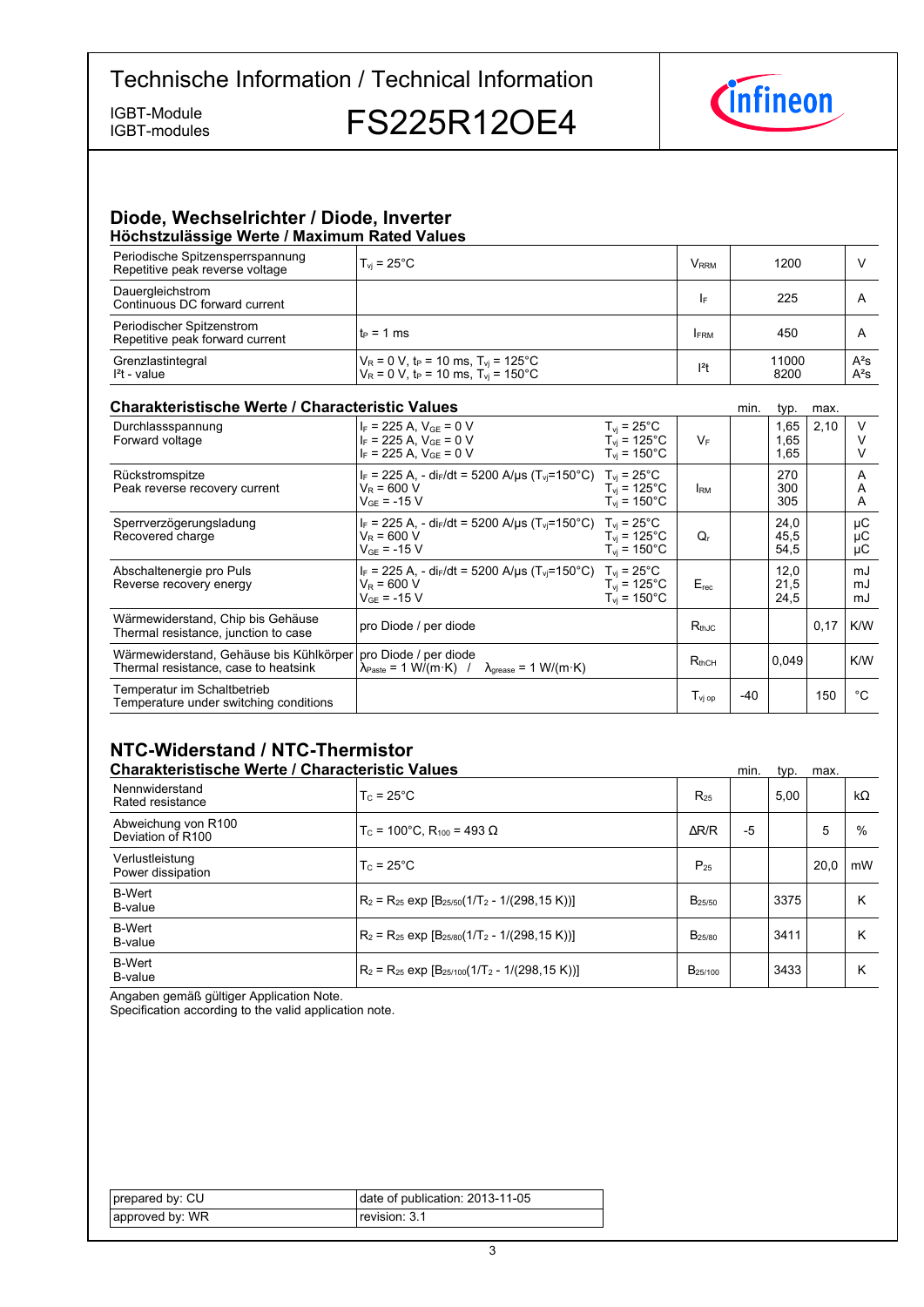IGBT-modules

IGBT-Module<br>IGBT-modules FS225R12OE4



| <b>Modul / Module</b>                                                                     |                                                                                                                    |                          |       |                                |      |             |
|-------------------------------------------------------------------------------------------|--------------------------------------------------------------------------------------------------------------------|--------------------------|-------|--------------------------------|------|-------------|
| Isolations-Prüfspannung<br>Isolation test voltage                                         | RMS, $f = 50$ Hz, $t = 1$ min                                                                                      | <b>V</b> <sub>ISOL</sub> |       | 2,5                            |      | kV          |
| Innere Isolation<br>Internal isolation                                                    | Basisisolierung (Schutzklasse 1, EN61140)<br>basic insulation (class 1, IEC 61140)                                 |                          |       | Al <sub>2</sub> O <sub>3</sub> |      |             |
| Kriechstrecke<br>Creepage distance                                                        | Kontakt - Kühlkörper / terminal to heatsink<br>Kontakt - Kontakt / terminal to terminal                            |                          |       | 18.5<br>12,6                   |      | mm          |
| Luftstrecke<br>Clearance                                                                  | Kontakt - Kühlkörper / terminal to heatsink<br>Kontakt - Kontakt / terminal to terminal                            |                          |       | 16,0<br>10,0                   |      | mm          |
| Vergleichszahl der Kriechwegbildung<br>Comperative tracking index                         |                                                                                                                    | CTI                      |       | > 200                          |      |             |
|                                                                                           |                                                                                                                    |                          | min.  | typ.                           | max. |             |
| Modulstreuinduktivität<br>Stray inductance module                                         |                                                                                                                    | $L_{\rm sCF}$            |       | 20                             |      | nH          |
| Modulleitungswiderstand, Anschlüsse -<br>Chip<br>Module lead resistance, terminals - chip | $T_c = 25^{\circ}$ C, pro Schalter / per switch                                                                    | $R_{CC'+EE'}$            |       | 1,10                           |      | $m\Omega$   |
| Lagertemperatur<br>Storage temperature                                                    |                                                                                                                    | $T_{\text{stq}}$         | $-40$ |                                | 125  | $^{\circ}C$ |
| Anzugsdrehmoment f. Modulmontage<br>Mounting torque for modul mounting                    | Schraube M5 - Montage gem. gültiger Applikationsschrift<br>Screw M5 - Mounting according to valid application note | M                        | 3,00  | $\overline{\phantom{a}}$       | 6,00 | Nm          |
| Anzugsdrehmoment f. elektr. Anschlüsse<br>Terminal connection torque                      | Schraube M6 - Montage gem. gültiger Applikationsschrift<br>Screw M6 - Mounting according to valid application note | M                        | 3,0   | $\overline{\phantom{a}}$       | 6,0  | Nm          |
| Gewicht<br>Weight                                                                         |                                                                                                                    | G                        |       | 924                            |      | g           |

| prepared by: CU | date of publication: 2013-11-05 |
|-----------------|---------------------------------|
| approved by: WR | revision: 3.1                   |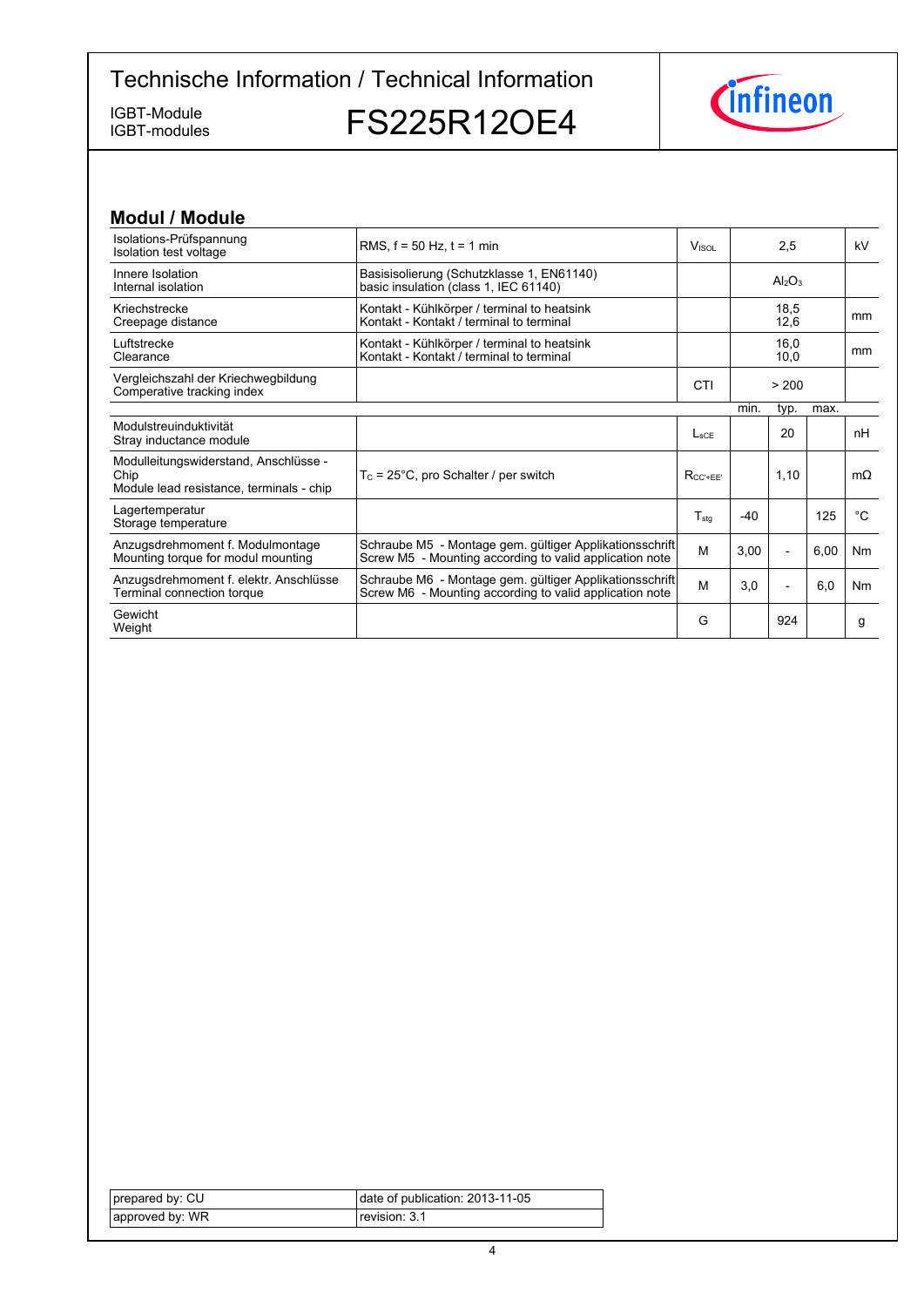

5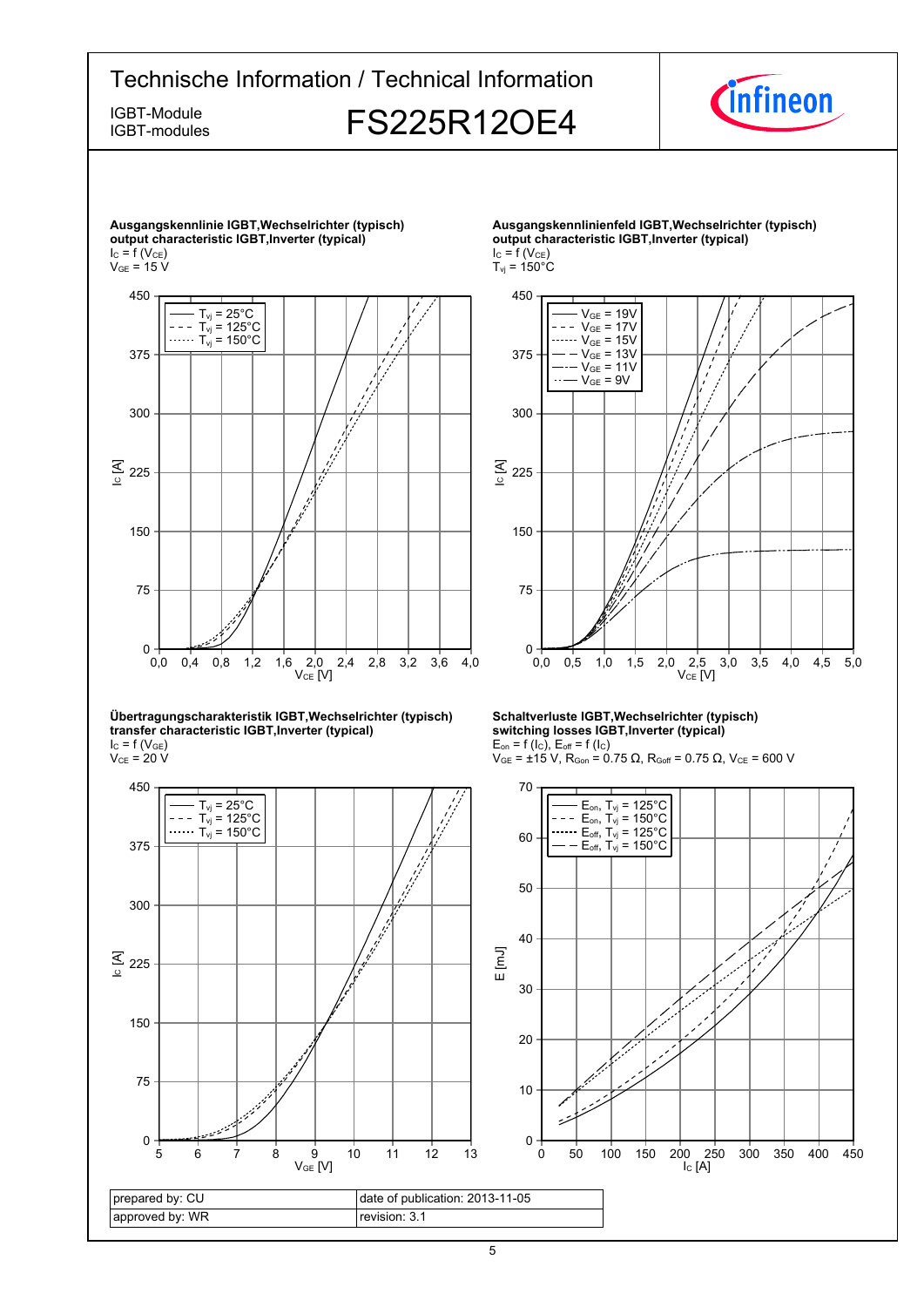



revision: 3.1

 $V_{CE}$  [V]

prepared by: CU approved by: WR

0

50

 $V_F$  [V]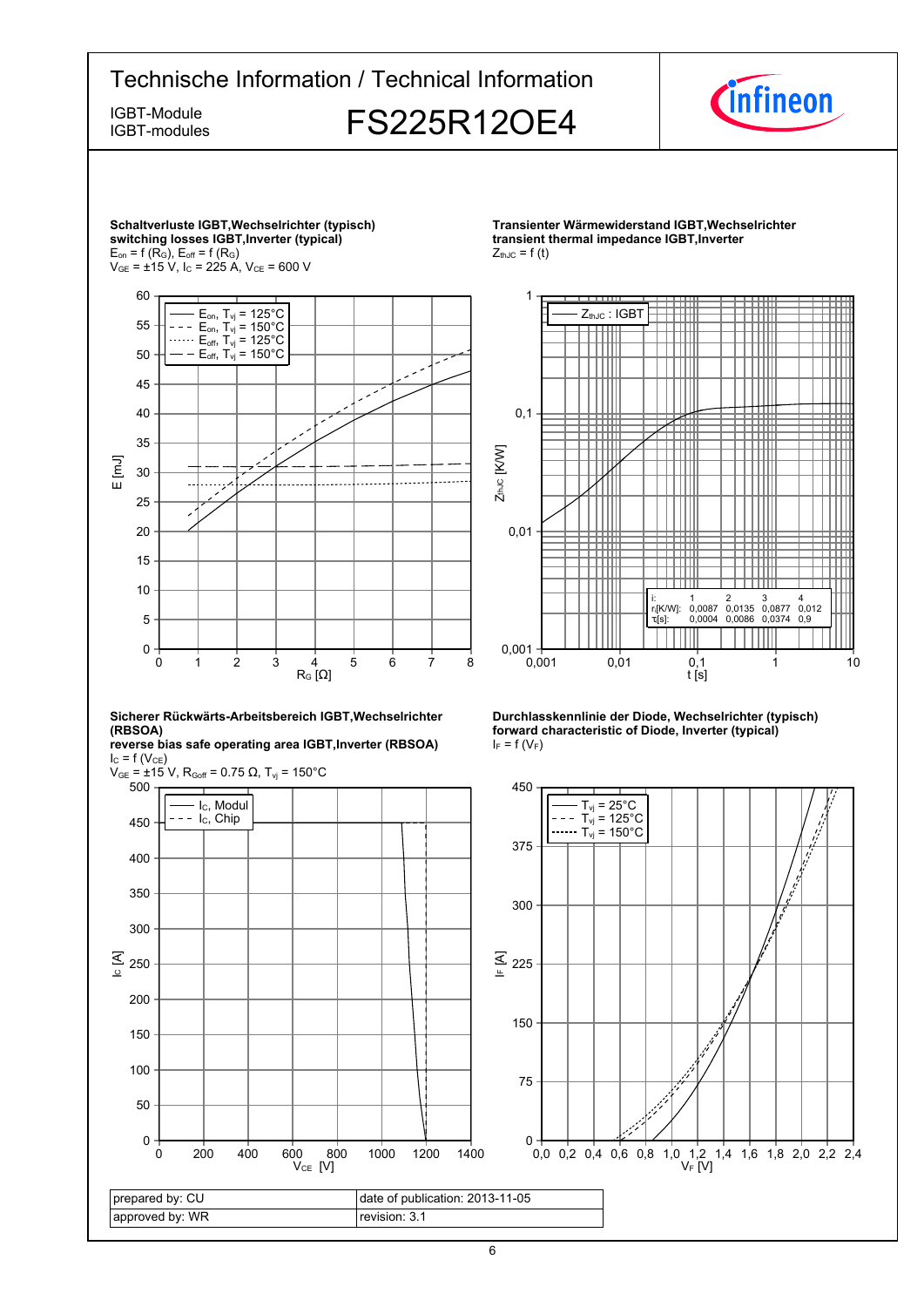

7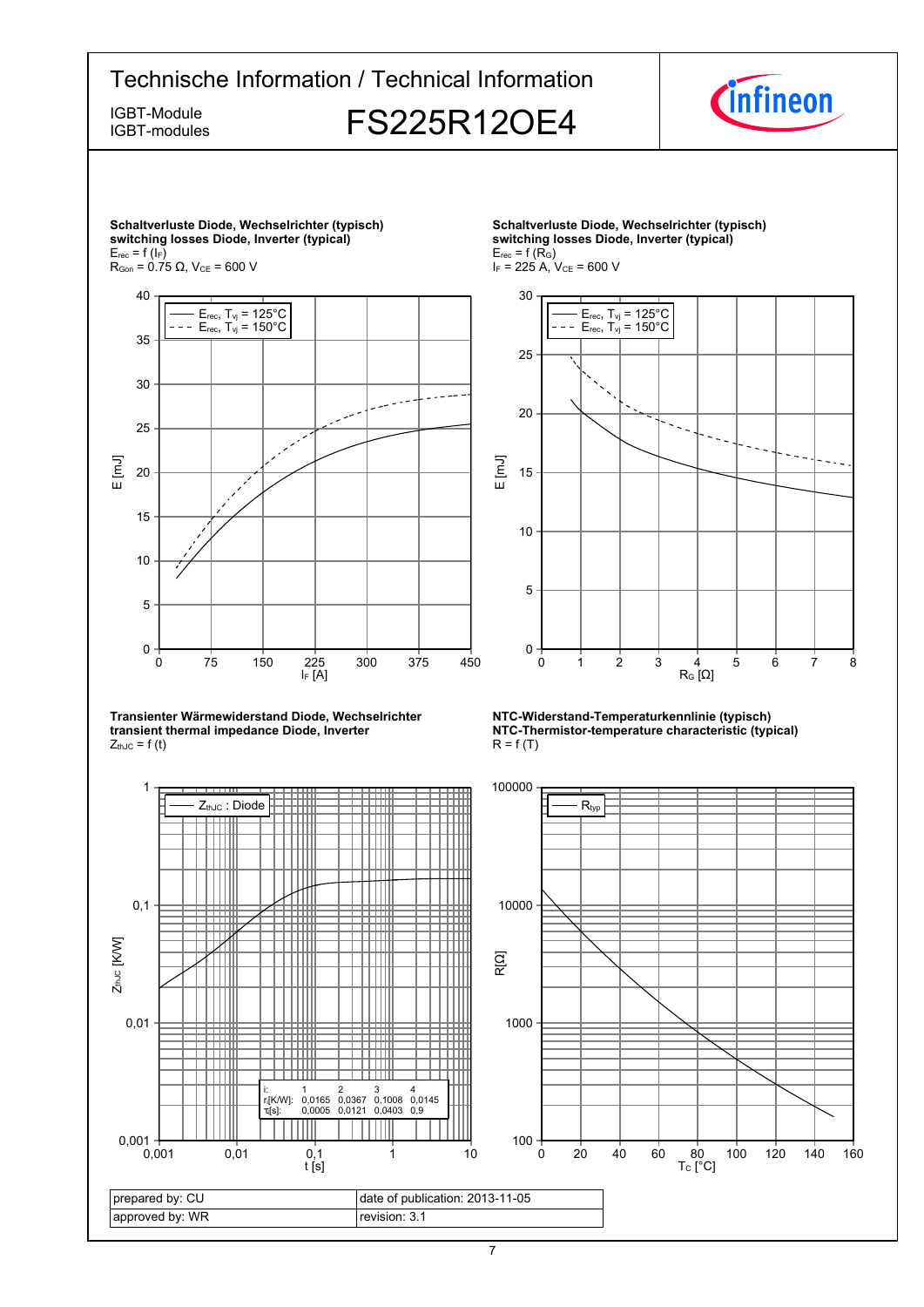IGBT-modules

IGBT-Module<br>IGBT-modules **FS225R12OE4** 



### **Schaltplan-/-circuit\_diagram\_headline**



### Gehäuseabmessungen / package outlines